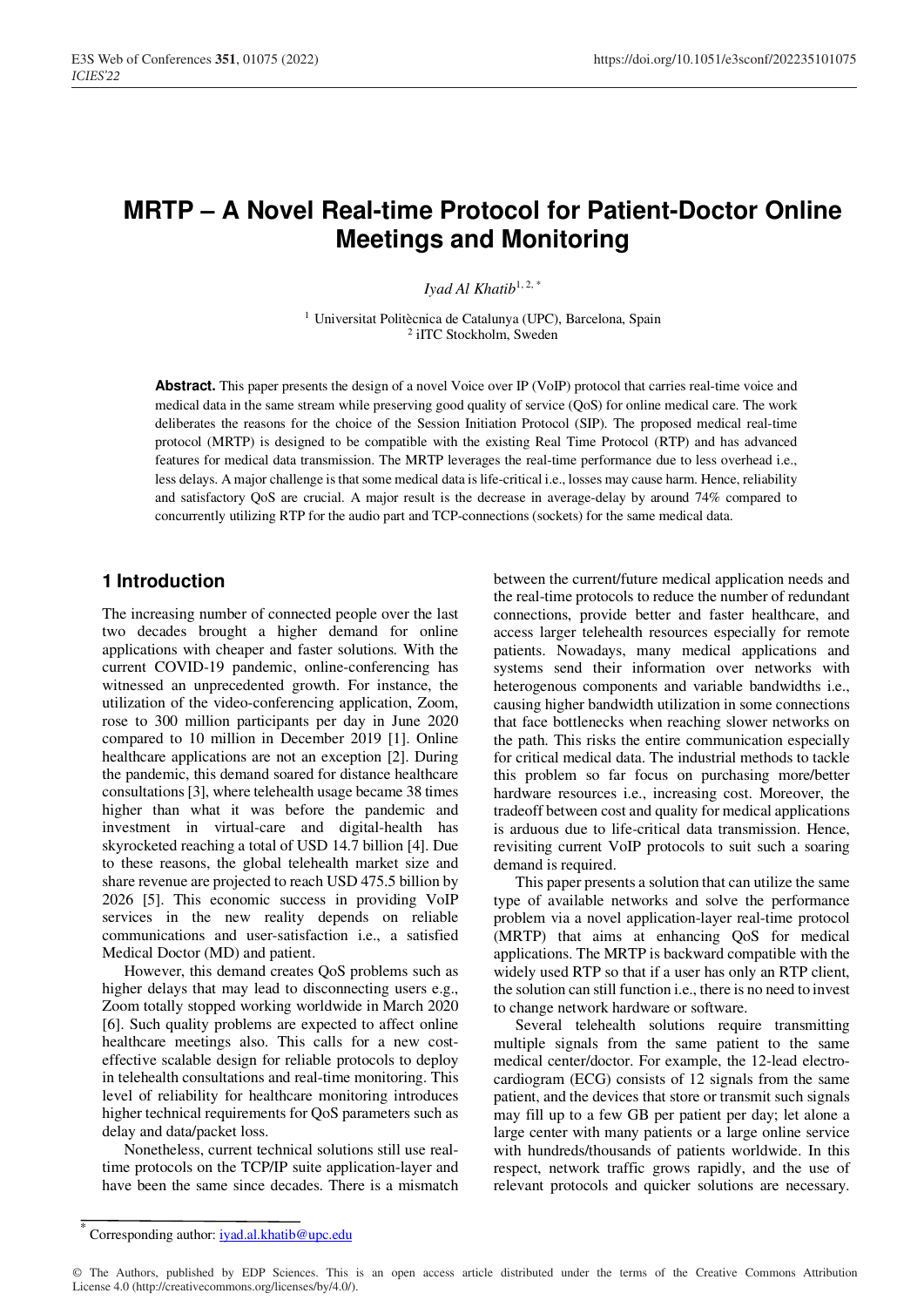The MRTP is a VoIP real-time protocol that can connect an array of patients (with one or many signals per patients) to distant medical centers/MDs. The challenge is that medical data and audio signals may be concurrent when the patient is in an online meeting with the healthspecialist. Hence, audio and datasets are to be sent from the same patient to the same center without loss in performance over heterogenous networks with variant bandwidths. The MRTP considers sending concurrent data from the same patient to the MD via packaging all data chunks (audio and medical data) in one UDP packet i.e., decreasing overhead. For instance, for a the 12-Lead ECG application with an audio call between the MD and patient, one packet will carry all the information (audio and 12 ECG-datasets in one packet) instead of 13 packet streams (each of the 12 ECG-signals on 12 separate streams, and one audio-packet stream). Since UDP does not check for packet loss, the proposed solution utilizes a specifically devised mechanism for checking packet loss on the Application layer (MRTP), which keeps track of MRTP-packet counters (related to dataset-Sequencenumbers, *sq*i) and MRTP-acknowledgment signals (MRTP-ACK). Test results show that the decrease in protocol-overhead significantly decreases delay and betters QoS especially for high numbers of patients. When deploying the MRTP, the delay is 74% less than when concurrently utilizing 'RTP for audio-streams and TCP for medical-datasets.'

## **2 VoIP Protocol Choices**

Technically, one reason for the growth in VoIP is that IP networks offer better service flexibility than traditional telephony [7]. However, the challenge is that QoS should remain comparable to that of PSTN [8]. Hence, there is a need for good choices of suitable VoIP protocols that can function together for better QoS. VoIP comprises two types of protocols: signaling (subsection 2.1) and media transmission/reception (subsection 2.2).

#### **2.1. Signaling Protocols**

Signaling protocols control the agreement between the caller, callee, and servers to decide how to send voice/media in real-time. There are many VoIP signaling protocols that are deployed in real networks. We ran an investigation to choose the Signaling protocol that best fits our goal of minimizing overhead (to decrease delays). We performed a comparison between different protocols and found that the Session Initiation protocol (SIP) [9-11] is the most appropriate protocol for our purposes for two reasons: it has the fewest number of signaling messages (least overhead), and it is widely deployed. However, for SIP to accept MRTP data, one modification to the header of the SIP Request message (Fig. 1) is needed. Hence, we modified the "Allow" field in the message Header (see the red-colored text in Fig. 1). The "Allow" field is originally designed to include the names of the message-types that are allowed during a SIP-session namely, ACK, BYE, CANCEL, INFO, INVITE, NOTIFY, OPTIONS, and REFER. In our enhanced version, we add the "MRTP"

name/type to this list. This keeps SIP Requests backward compatible with SIP clients and servers while differentiating between regular packets that it could carry, and medical data packets that are carried via MRTP.

| Method         |                   | Address          |                 | Request<br>Line   |
|----------------|-------------------|------------------|-----------------|-------------------|
| Via<br>(Route) | From              | To               | Contact         | Message<br>Header |
| Call-ID        | CSeq              | Max-<br>Forwards | <b>Expires</b>  |                   |
| User<br>Agent  | Content<br>Length | Allow            | Content<br>Type |                   |
| Message Body   |                   |                  |                 |                   |

**Fig. 1.** SIP Request message showing the "Allow" field in the Message Header (red colored).

Fig. 2 depicts the message flow between two SIP terminals, and their nearest VoIP-servers (Asterisk and Centile, allowing SIP). The servers are two real industrial implementations between the two SIP-phones (caller and callee). The messages between these two servers (red colored in Fig. 2) result from the messages sent/received from/to both phones. The "Allow" field that includes the type "MRTP" is sent within the SIP Invite (first message in Fig. 2).



**Fig. 2.** The MRTP within the SIP Call message flow. It falls exactly in place of the RTP messages (real test example) i.e., the servers do not realize any difference in call set-up/hang-up.

If the MRTP was enabled on the other end (callee), a 200OK message (messages 9 in Fig. 2, which is the reply message from the callee agreeing to the communication)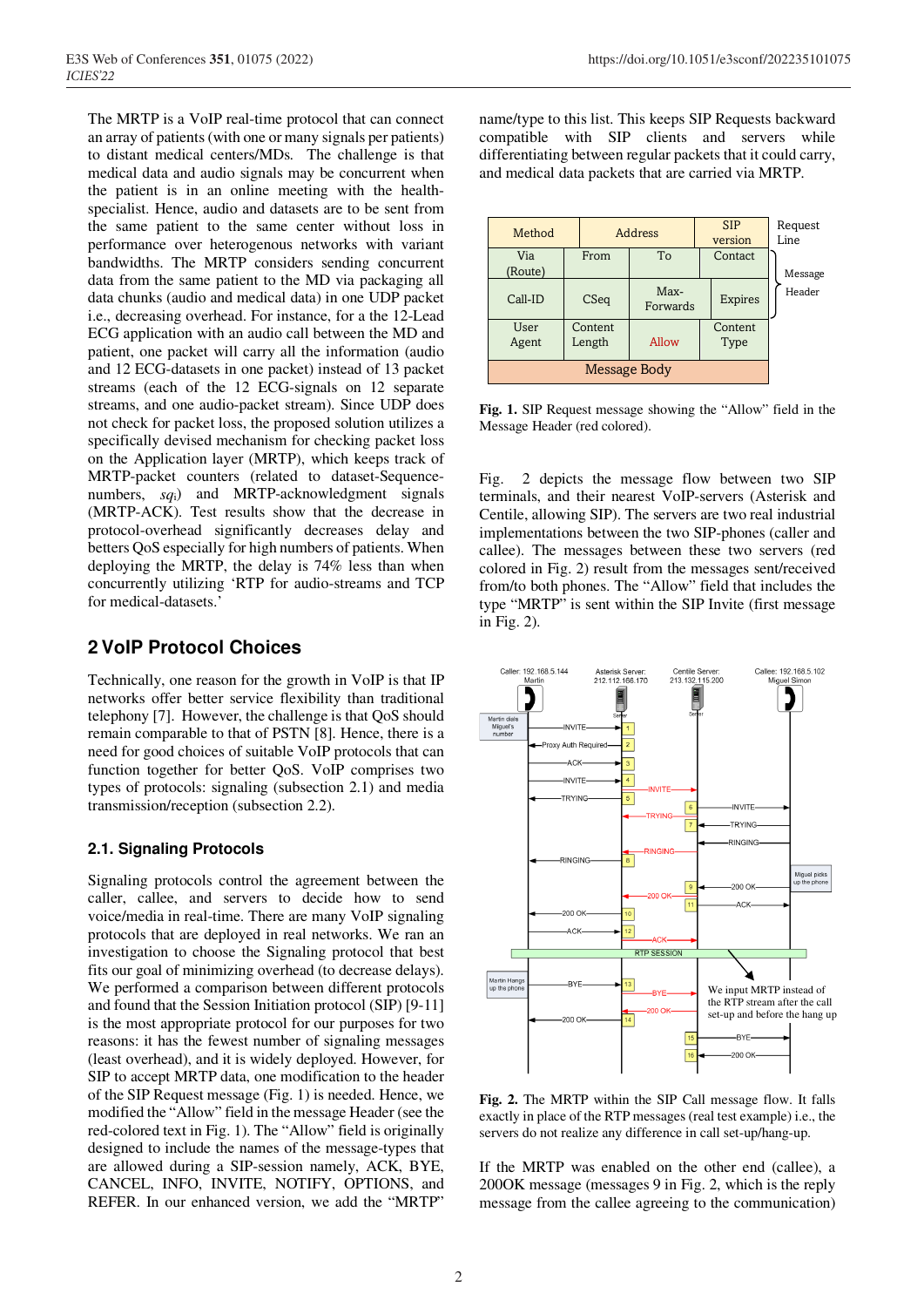shall also include "MRTP" in its "Allow" field. Then, the clients would know that they can communicate with MRTP enabled. If the Callee sends a 200OK without including the "MRTP" type, all nodes switch to RTP.

#### **2.2 Media Protocols**

Many standardized protocols can carry media including DVB (Digital Video Broadcasting), H.261, H.263, RTCP (RTP Control protocol), and RTP (Real-Time Transport). We choose RTP and RTCP [12] since they are the most suitable to use with SIP for QoS purposes [13]. In our setup, when medical data is to be transmitted, the solution uses the MRTP instead of RTP via informing the receiver through the "Allow" field in the SIP Request message Header (Fig. 1) as discussed above.

## **3 The MRTP Design**

The MRTP is designed to be incapsulated in UDP packets (Fig. 3), and it has its own mechanism of checking packet loss via keeping MRTP-packet-counters and sending acknowledgment signals (MRTP-ACK) to the sender as part of the MRTP data.



**Fig. 3.** MRTP over SIP data over UDP datagram. MRTP is compatible with the RTP protocol. AD stands for 'Application Dependent' size (bytes) for the indicated filed.  $v_i$  stands for volume *i* of the  $i^{th}$  data (of the  $i^{th}$  application).  $d_i$  stands for the data of the *i*<sup>th</sup> application. *sqi* stands for the sequence number for *di*. If the Type is '000' the MRTP packet is a handshake packet.

Every packet received by the phones, is made up of three main headers: Ethernet, IP and UDP. The UDP header is 8-Bytes and specifies the length of the payload. The MRTP packet contains the MRTP header and data. The header is backward compatible with RTP, where its first part contains the exact bits of the RTP header, and the rest includes the MRTP-version, type, and MRTP packet-size. The MRTP-data encapsulates the audio and medical information in sequenced-chunks, where each chunk includes 3 fields: volume (*vi*) that informs of the size (bytes) of the *i*<sup>th</sup> application data (e.g., an ECG signal could take a few bytes while an audio-message can be larger), the actual  $i<sup>th</sup>$  application data  $(d<sub>i</sub>)$ , and the sequence number for  $d_i$  ( $sq_i$ ). This sequence number is used in the piggy-backed acknowledgment (MRTP-ACK)

for the sender to know if the data *di* was received or lost (i.e., should be retransmitted). This design allows sending data of multiple applications in one packet (one overhead) while keeping track of received/lost dataset (*di*) via tracking its *sqi*. It allows to shift between MRTP and RTP based on whether the client has the MRTP solution installed or not.

### **4 Experimental Results**

The experiments are set between two clients (a patient and MD) connected via two SIP phones (each on a separate network and server) that establish media sessions using 'RTP and TCP together' and MRTP (Fig. 2). Experiments are divided into two sets: only-audio experiments where we test the efficiency of MRTP compared to RTP when the phone is used for telehealth voice-consultation only, and 'audio with medical data' (data of 12 Human-Heart ECG leads) when the session has a patient-doctor consultation with medical data transmitted to the MD as well.

The delay is measured as back-to-back latency of two consequent packets. For instance, in the second set of experiments, the delay is measured between consequent RTP packets (carrying audio) and TCP packets (carrying medical data in text format) that are sent concurrently but on two different streams.

#### **4.1 Only Audio Experiments**

Since RTP is designed and used to carry real-time media, it is important to compare its performance in carrying audio to that of MRTP when carrying only audio. The tests are run for LAN-setup and international calls. Both showed better performance of MRTP compared to RTP. However, the LAN results are presented since LAN tests minimize external factors that may affect the characterization of bandwidth and other traffic issues i.e., to have the least external effects on the tests. To run the experiments, the average call length of 2.2 minutes is used for the real-time session (Fig. 2). We ran 1000 experiments (calls) in every set (each call lasting 2.2 minutes).

The results show that, even with only audio transmission, the MRTP average delay is 9.2% less than that of RTP for the same audio packets (Fig. 4).



**Fig. 4.** Average delays for Only-Audio Experiments using RTP and MRTP over a LAN. The average delays are calculated for 1000 experiments for each set.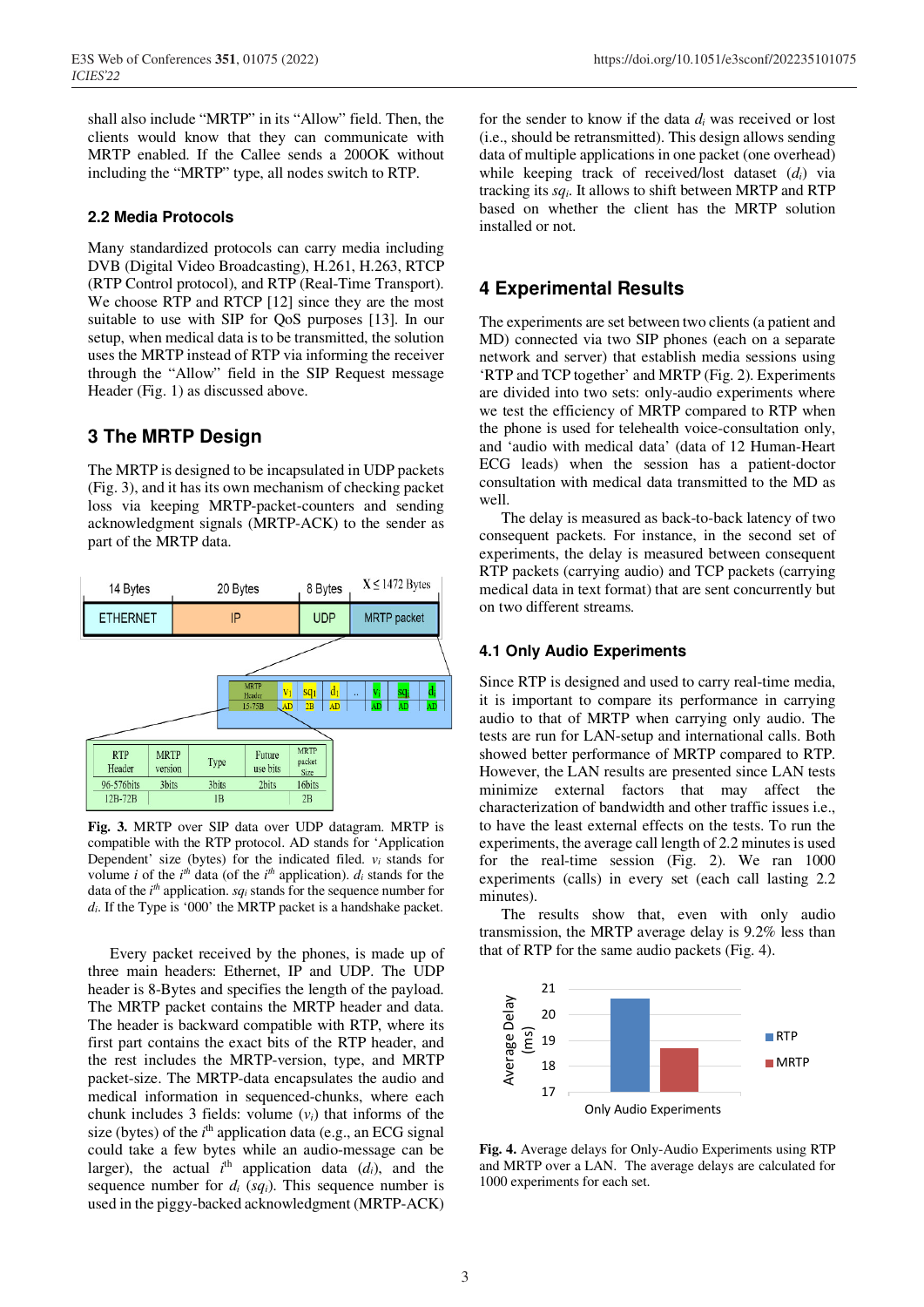#### **4.2 Concurrent Audio and Medical Data Experiments**

In this set of experiments, audio and medical datasets are transmitted in parallel between the patient and MD. One set is done by sending the audio call over RTP and the 12 ECG-leads over 12 different TCP connections. Another set is done via transmitting the same audio and medical dataset in one MRTP packet (Fig. 3). Since the experiments check the performance of MRTP in comparison with combining two protocols (RTP and TCP) to send same datasets, this scenario is stretched to international calls to check for longer VoIP network paths (international hops).

The results (Fig. 5) show that the average delay of MRTP is around 74.1% less than that when concurrently utilizing RTP for audio-streams and TCP for medical-data transmissions (having 12 TCP connections; one connection per ECG lead).



**Fig. 5.** Average delays for 'Audio over RTP with Medical Data over TCP' in comparison to 'Audio and Medical Data' over MRTP. The averages are for 1000 experiments for each set.

# **5 Conclusion**

This paper presents a novel real-time protocol, MRTP, for enhancing online healthcare meetings and monitoring, which is a growing need especially after the COVID-19 pandemic. The MRTP minimizes real-time session delays for both, LAN-based telehealth-sessions and international ones. We utilize the SIP messaging protocol for call setup and hang-up due to its wide market deployment and its few call-setup messages. SIP low number of messages matches with our goal to minimize overhead i.e., decreasing delays. To achieve the goals, we modified the SIP Request message header by adding the "MRTP" type as a new option to its "Allow" field. This enables servers and clients to differentiate between telehealth sessions that utilize MRTP and normal calls with RTP. They can also check whether a packet carries medical-data or not. Our solution leverages the performance of telehealth applications that need real-time distance monitoring via decreasing average delays of the communicated streams/data. This solution paves the way for novel Internet Telephony scenarios with audio and text-data. The paper describes the changes in the SIP Request message Header (Fig. 1), fitting MRTP in place of RTP (Fig. 2), and the MRTP design and configuration (Fig. 3).

We compare the MRTP deployment results with those of RTP as well as with those of the concurrent use of RTP and TCP. The results show that for only-audio packets, the MRTP delay is 9.2% less than that when using RTP for the same audio packets (on the same LAN). Moreover, the MRTP design and implementation improve the performance by decreasing the average real-time session delay by 74.1% compared to the concurrent use of RTP (audio transmission) and TCP (12 ECG-lead transmission) over an international network.

This significant decrease in delay can help decrease traffic-loads and packet loss over telehealth networks, which would lead to better QoS and user (MD and patient) satisfaction.

# **References**

- 1. Kastrenakes, J., Zoom saw a huge increase in subscribers — and revenue — thanks to the pandemic: Everyone's using Zoom, and it shows, The Verge, Tech  $(2020)$ , https://www.theverge.com/2020/6/2/21277006/zoom -q1-2021-earnings-coronavirus-pandemic-workfrom-home, last accessed 2021/05/19
- Marin, A., Telemedicine takes center stage in the era of COVID-19, Technology Feature, Science Magazine (2020), https://www.sciencemag.org/features/2020/11/teleme dicine-takes-center-stage-era-covid-19, last accessed 2021/07/24
- 3. Jiménez-Rodríguez, D., García, A. S., Robles, J. M., Salvador, M. d. M. R., Ronda, F. J. M., and Arrogante O., Increase in Video Consultations During the COVID-19 Pandemic: Healthcare Professionals' Perceptions about Their Implementation and Adequate Management, Int. J. of Env. Res. and Pub. Health **17**(**14**) (2020), https://www.ncbi.nlm.nih.gov/pmc/articles/PMC740 0154/, last accessed 2021/07/24
- 4. Bestsennyy, O., Gilbert, G., Harris, A., Rost, J., Telehealth: A quarter-trillion-dollar post COVID-19 reality?, McKinsey & Company (2021), https://www.mckinsey.com/industries/healthcaresystems-and-services/our-insights/telehealth-aquarter-trillion-dollar-post-covid-19-reality#, last accessed 2021/07/24
- 5. Facts and Factors. Global Telehealth Market Size 2021 Rise at 26.5% CAGR, Will Reach USD 475.50 Billion By 2026: Facts & Factors, Intrado Globe Newswire (2021), https://www.globenewswire.com/newsrelease/2021/06/29/2254645/0/en/Global-Telehealth-Market-Size-2021-Rise-at-26-5-CAGR-Will-Reach-USD-475-50-Billion-By-2026-Facts-Factors.html, last accessed 2021/07/24
- 6. Keach, S., LOG OFF Zoom DOWN in mysterious outage as video calling app stops working around the world, The Sun, Tech (2020), https://www.thesun.co.uk/tech/11232380/zoomdown-not-working-offline-cant-connect/, last accessed 2021/05/19